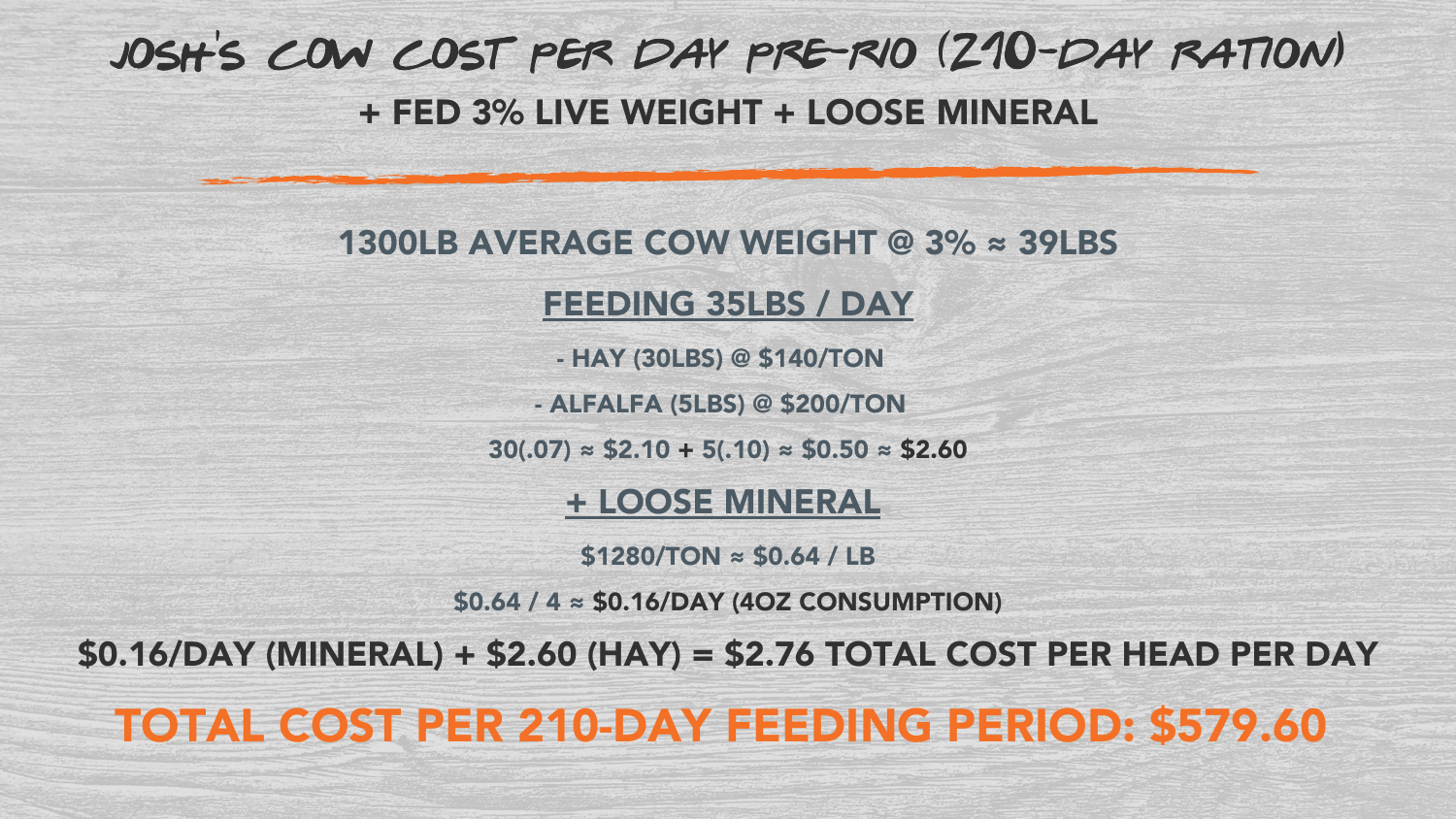### 1300LB AVERAGE COW WEIGHT @ 2% ≈ 26LBS

### FEEDING 25LBS / DAY

- HAY (20LBS) @ \$140/TON
- ALFALFA (5LBS) @ \$200/TON (ONLY 150 DAYS)
- 20LBS X 7 CENTS  $\approx$  \$1.40 + 5LBS X 10 CENTS  $\approx$  \$0.50 (ONLY 150 DAYS)
	- $$1.40 + $0.50 = $1.90 \times 150$  DAYS  $\approx $285.00$
	- $$1.40$  X 60 DAYS  $\approx$  \$84.00 (60 DAYS NO ALFALFA)
		- 210-DAY HAY FEEDING PERIOD = \$369.00
		- + RIO TUBS @ \$167 / 125LB TUB
		- 0.36LB CONSUMPTION/DAY ≈ \$0.48/DAY
			- $$0.48$  X 210 DAYS  $\approx$  \$100.80
		- \$369.00 (HAY) + \$100.80 (RIO TUB)

## TOTAL COST PER 210-DAY FEEDING PERIOD: \$469.80

## josh 's cow cost per day on rio tubs (210-day period) + FEEDING 2% LIVE WEIGHT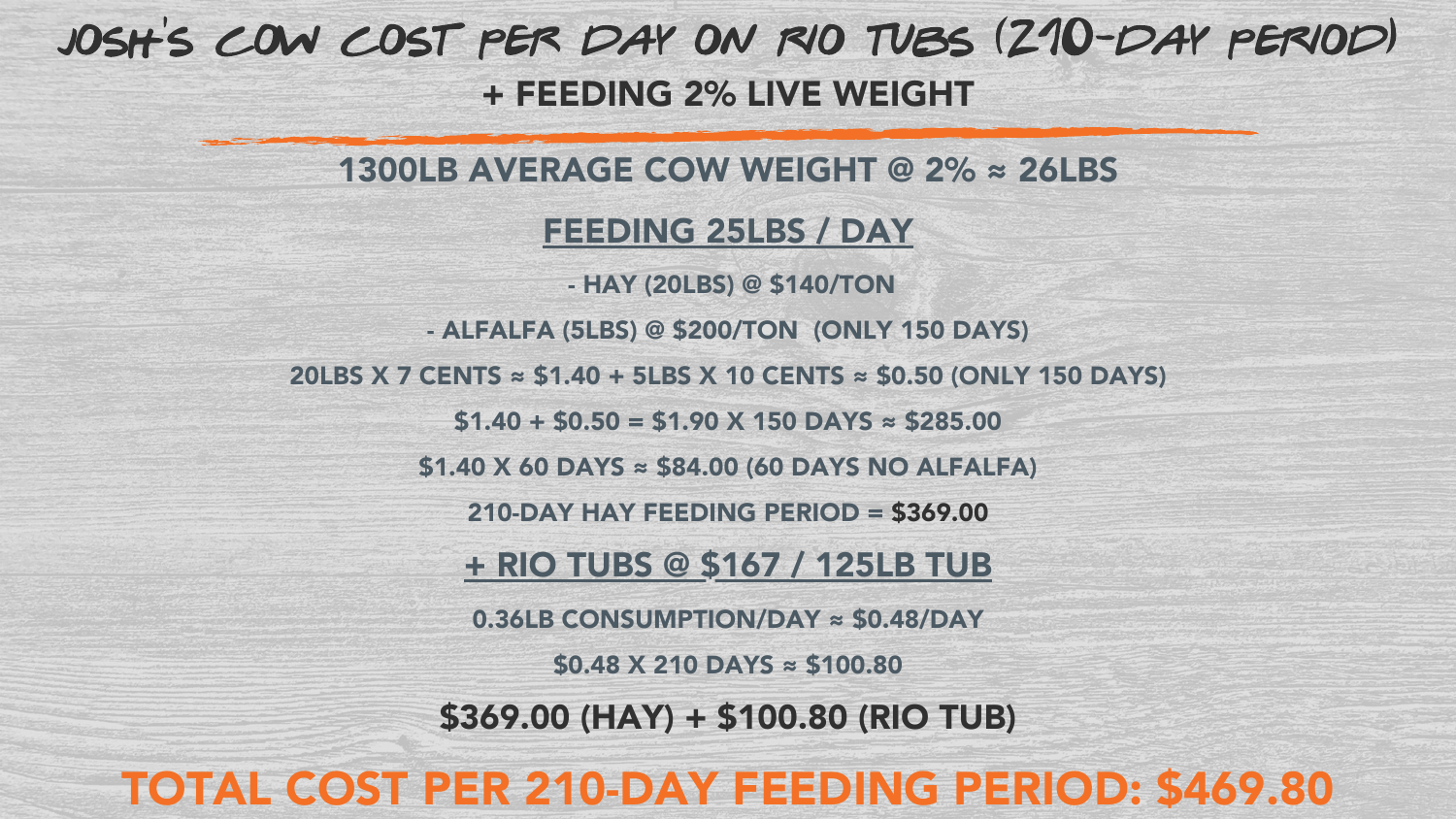# \$579.60 (pre-rio) - \$469.80 (with rio) TOTAL SAVINGS PER 210-DAY FEEDING PERIOD: